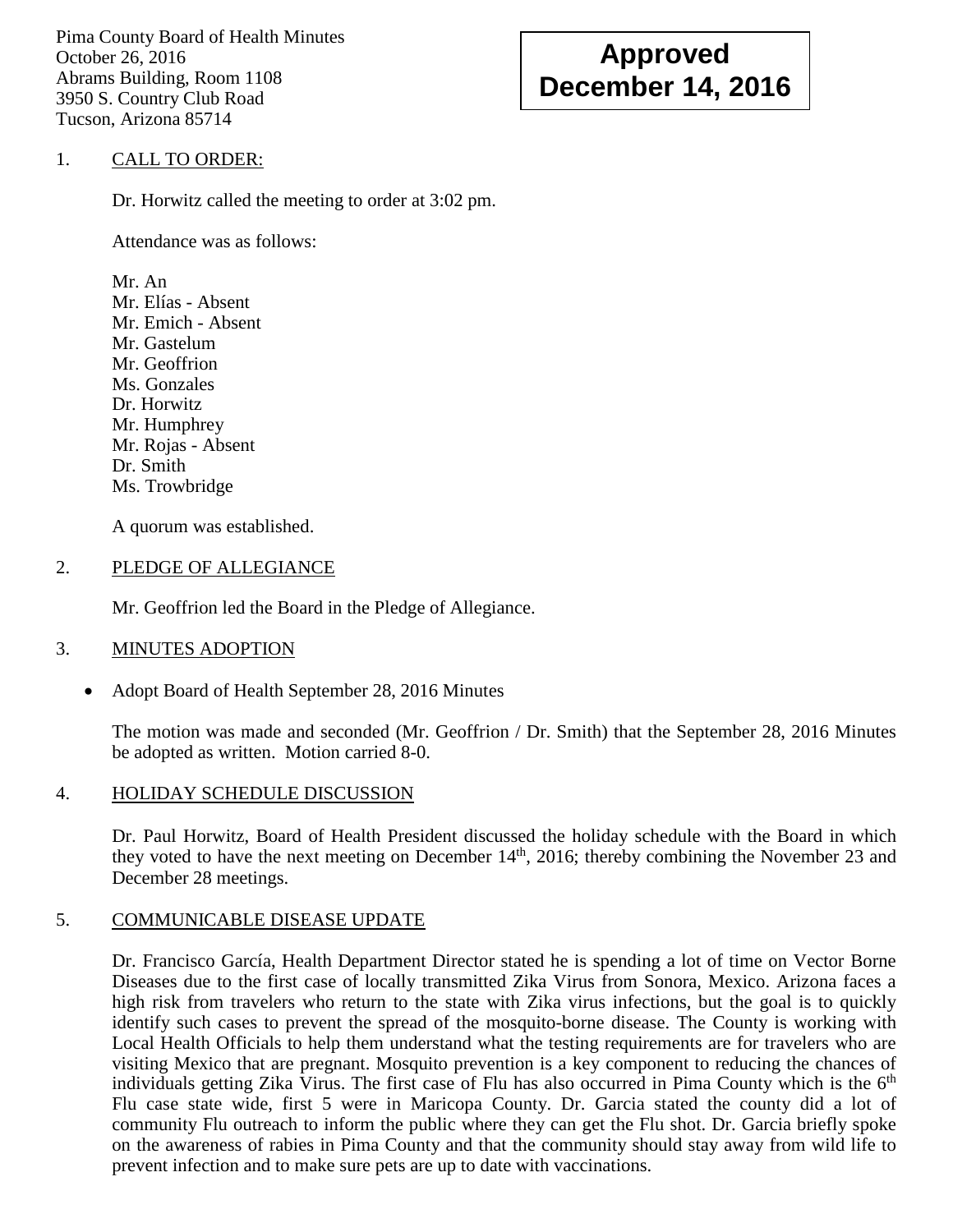Pima County Board of Health Minutes October 26, 2016 Page 2 of 3

#### 6. HEAT RELATED ILLNESS

Dr. Paul Horwitz, Board of Health President informed the Board that Charles Geoffrion, Board Member and Dr. Francisco García, Health Department Director will both speak on heat related illness. Mr. Geoffrion gave a quick background of his experiences with heat related illness. He showed the Board images of how global warming is affecting the global surface temperatures. In order to stay safe, we would have to prevent global average temperatures from rising more than  $2^{\circ}$  Celsius (3.6° Fahrenheit) above what they were before the industrial era. Not to do this is taking a dangerous risk for the future. Rising temperatures can cause rapid sea-level rise, risk of crop failure, collapse of coral reefs, acidification of oceans, severe storms and drought, heat waves and flooding. Mr. Geoffrion stated that NASA scientists say 2016 is on track to be the warmest year in modern history, with 2015 and 2014 ranking as the second- and third-warmest. Temperatures hit 90°F or higher in Tucson two out of every five days each year and last year's average temperature of 71.6°F was the second hottest on record in the city. The Tucson region has been identified as one of the top ten U.S. urban areas that is likely to experience a significant increase in average daily temperature, including multiple summer days when the heat levels exceed 105 degrees Fahrenheit or higher. Mr. Geoffrion said the purpose of this analysis of trends in global warming is to inform the Board of Health of the potentials and the need for preparedness if average temperatures reach levels that create heat-related health issues for which County resources and planning will be required.

Dr. Francisco García, Health Department Director stated Arizona has big seasonal fluctuations of cool to warm to hot temperatures, signaling to people that warmer weather has come. Instead, we typically increase in temperature from March through August, before cooling off beginning in September/October. The steady increase acclimatizes us but also gives us the misperceptions of being "heat tolerant." Low humidity does not allow for persons to perspire, which is a physical indicator to our minds we are losing water. Therefore, we may rely upon the "thirst" mechanism to tell us we need water. This thirst mechanism may be impaired because of age (older adults/elderly) or because of medication, or we discount the need to hydrate (toughing it out or so engaged in activity, we forget to drink). Hot temperatures in June combined with low humidity conditions increases the possibility of having a heat-related illness. Without humidity, we physically may not sweat signaling that we are losing water so we may become dehydrated without perceiving it. Dr. Garcia said Arizona will experience more heat-related illnesses while we are acclimating to higher daily temperatures. At the highest temperatures, people should stay indoors in a cool environment more than outdoors to avoid heat illness. In Arizona, psychologically we are socialized to think "hot" as temperatures over 105°F. That could explain why there are fewer cases of heat-related illness as we stay indoors above 105°F.

Dr. Garcia informed the Board of the current status of Heat Related Illness for 2013-14 as he is still working to update the 2015-16 information; 560 potential heat relate illness cases, 25 excluded (miscoded, duplicated), 515 total records analyzed, 412 were emergency room cases with 103 hospitalized, 66% primary diagnosis was heat-related illness and there were 5 deaths. Pima County identifies Heat Related Illness emergency visits through hospital discharge database, which determine circumstance and contributing factors via review of individual ED and inpatient records. The majority of heat related illness cases are between the ages of 20-69 years of age. There is a high number of cases from individuals between the ages of 20-34, which reflects on the group's tendency to be outdoors for a variety of reasons like recreation, occupation, household chores, etc. and therefore more likely to be exposed to heat and affected by heat. Male construction workers from the ages of 20-50 are at high risk and the elderly age of 70 years and up are too due to household chores, such as yard cleanup and gardening, recreational activities, such as walking. Outdoor activity accounts for 60% of heat-related illness visits to the ER. 40% hospital visits are from 3 groups: Homeless, Substance abuse, Mental illness. The Health Department is putting together 3 sectors the team will approach for prevention of Heat Related Illness; they are Public Safety and Public Health, Clinical Providers and Administration